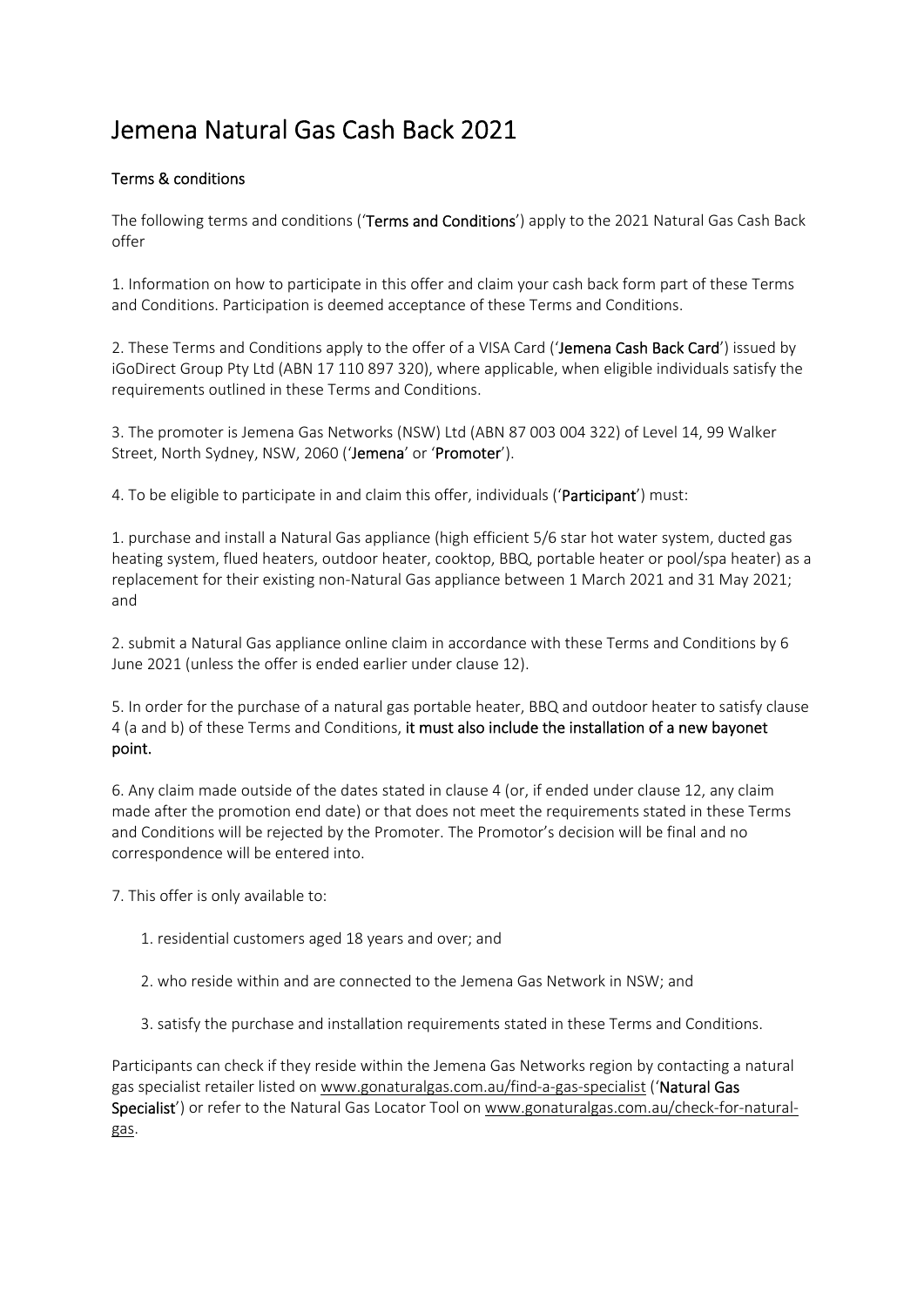8. Participants who purchase Natural Gas appliances for government projects, through builders, commercial projects, property developments or the replacement of existing Natural Gas appliances will be ineligible to participate (or claim) in this program. The purchase and installation of the Natural Gas appliance(s) must be made from and conducted by a Natural Gas Specialist in the Jemena Gas Network region.

9. Claims will not be accepted:

1. If the Promoter determines the claim is being made in conjunction with any other Jemena promotional offer;

2. On appliance purchases that are on back‐order or forward‐order, where the gas appliance retailer, qualified plumber or gasfitter are unable to complete the installation and issue a Certificate of Compliance ('COC') for the appliance being claimed within the promotion dates for any reason; and

3. On appliance purchases where a partial payment (e.g. a deposit) has been made during the promotion period. The full payment must be made for all claimed appliance purchases during the promotion period.

10. There is a maximum of two Cash Back cards claimable per residential address unless the Promoter, at its sole discretion, decides to increase this maximum number.

11. This offer cannot be used in conjunction with any other Jemena offer, including any bespoke 2021 campaign offers being promoted in New South Wales by our current alliance partners.

12. The Jemena Cash Back Card Promotion will end on the date stated in clause 4, or, if any of the following events occurs prior to the end of the promotion, the promotion will end the date that the relevant event occurs; a) when a maximum of 1,500 eligible claims for Natural Gas appliances are received by the promoter; or b) when a maximum amount of claims totalling \$750,000 for Natural Gas appliances are received by the Promoter.

If either of the above events occurs, the Promoter will update the website, www.naturalgascashback.com.au, to advise that the promotion has ended as soon as practicable following Jemena becoming aware that the relevant event has occurred.

13. A Participant must nominate their personal residential address as part of their claim. Cash Back Card(s) will only be sent to a Participants personal residential address. Not under any circumstances will the Promoter send a Cash Back Card to a gas appliance retailer or tradesperson such as a Gas Specialist. Gas appliance retailers or tradespeople cannot make a Cash Back claim for themselves or their businesses, regardless of whether Cash Bark Cards or their monetary equivalent is transferred to their customer in the form of a discount or any other means. The Promoter reserves the right to reject any and all such claims.

14. Cash Back amounts per appliance is broken down below.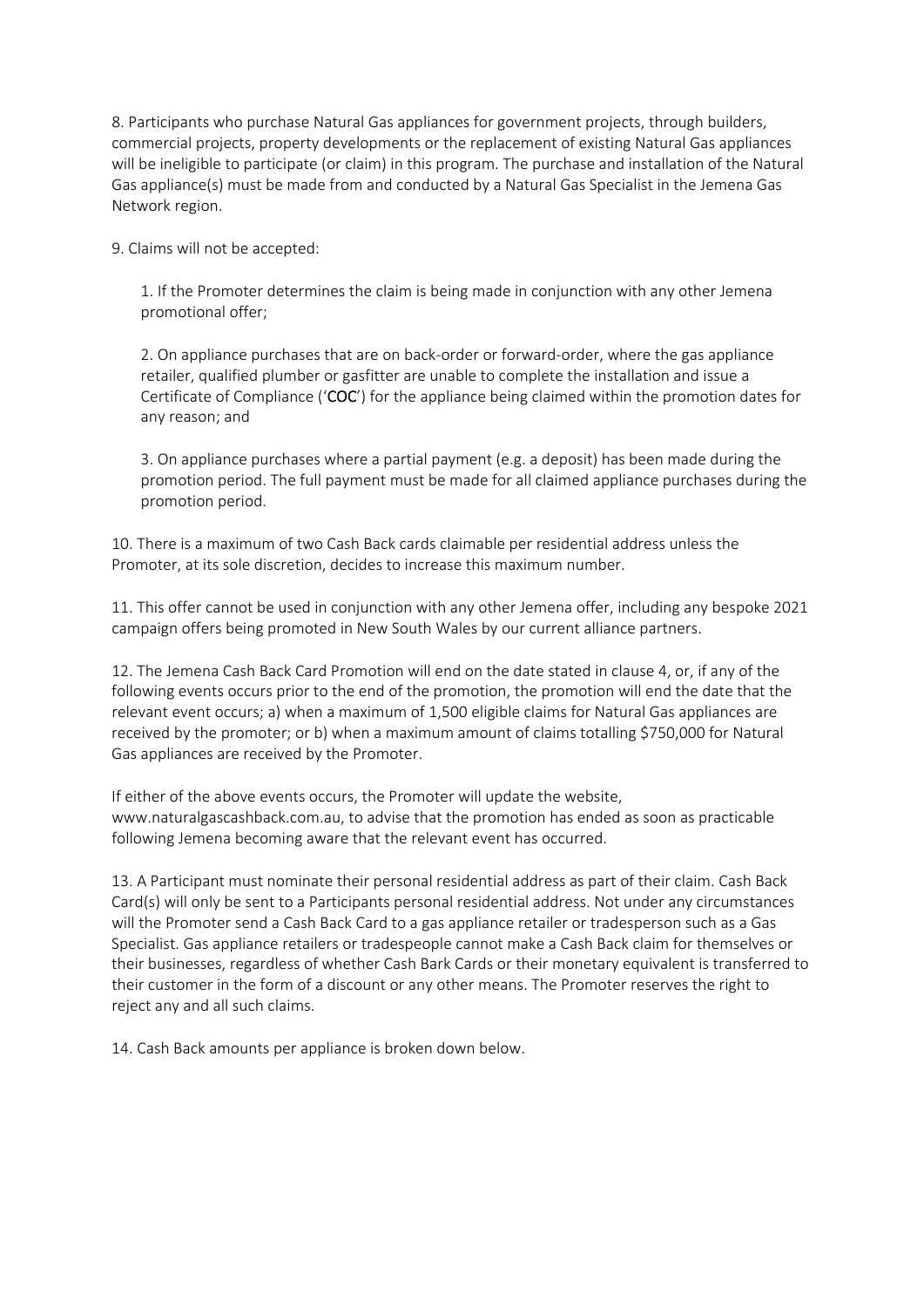| <b>Natural Gas Category</b>                   | Cash Back amount |
|-----------------------------------------------|------------------|
| Ducted Gas Heating/Pool/Spa Heating           | \$800            |
| Log Fire                                      | \$500            |
| Flued Heating                                 | \$300            |
| Hot Water                                     | \$400            |
| Portable Heating/BBQ/Cooktops/Outdoor heating | \$100            |

15. Once a Natural Gas Specialist has installed the Natural Gas appliance, the claimant must request from their Gas Specialist a correctly completed copy of the COC and a copy of the appliance purchase Tax Invoice. The only COC that will be accepted is the official certificate provided by NSW Fair Trading. No COC is required for the purchase and installation of a portable heater if using an existing bayonet point.

16. If the Gas Specialist provides an alternative COC, the claim will be rejected. A copy of NSW Fair Trading's COC is available from

- https://www.fairtrading.nsw.gov.au/\_data/assets/pdffile/0017/371402/20190206-NSW-Fair-Trading‐Gas‐CoC.pdf

17. If all documentation supporting a Participant's claim is correct, a Participant can lodge a claim, in accordance with these Terms and Conditions, to receive a Jemena Cash Back Card by visiting www.naturalgascashback.com.au and successfully submitting their online claim form before 11:59pm on 6 June 2021 or prior to any of the events as detailed in clause 12.

18. The individual must submit the following information with the online claim: natural gas installer's business name, a copy of their COC and a copy of their itemised purchase Tax Invoice as proof of purchase. The steps to claim and receive your Jemena Cash Back Card are as follows:

1. Make your appliance purchase and retain your Purchase Receipt.

2. Have your appliance installed and receive an eligible Gas COC from the installer. No

3. Fill out and lodge the online claim form, uploading your itemised purchase Tax Invoice and eligible Gas COC and a photo of your new gas appliance installed.

4. Once your lodgement is confirmed to be eligible, Participants can expect to receive a Jemena Cash Back Card within six weeks.

5. Once Participants receive their Jemena Cash Back Card in the mail, they must activate the card online by visiting www.naturalgascashback.com.au or by calling iGoDirect on 1800 427 608 within 3 months of receiving their card, based on the date of the letter accompanying their card. Once activated, the Jemena Cash Back Card will be ready for use from midday on the business day following activation, and will expire 12 months from the date of activation.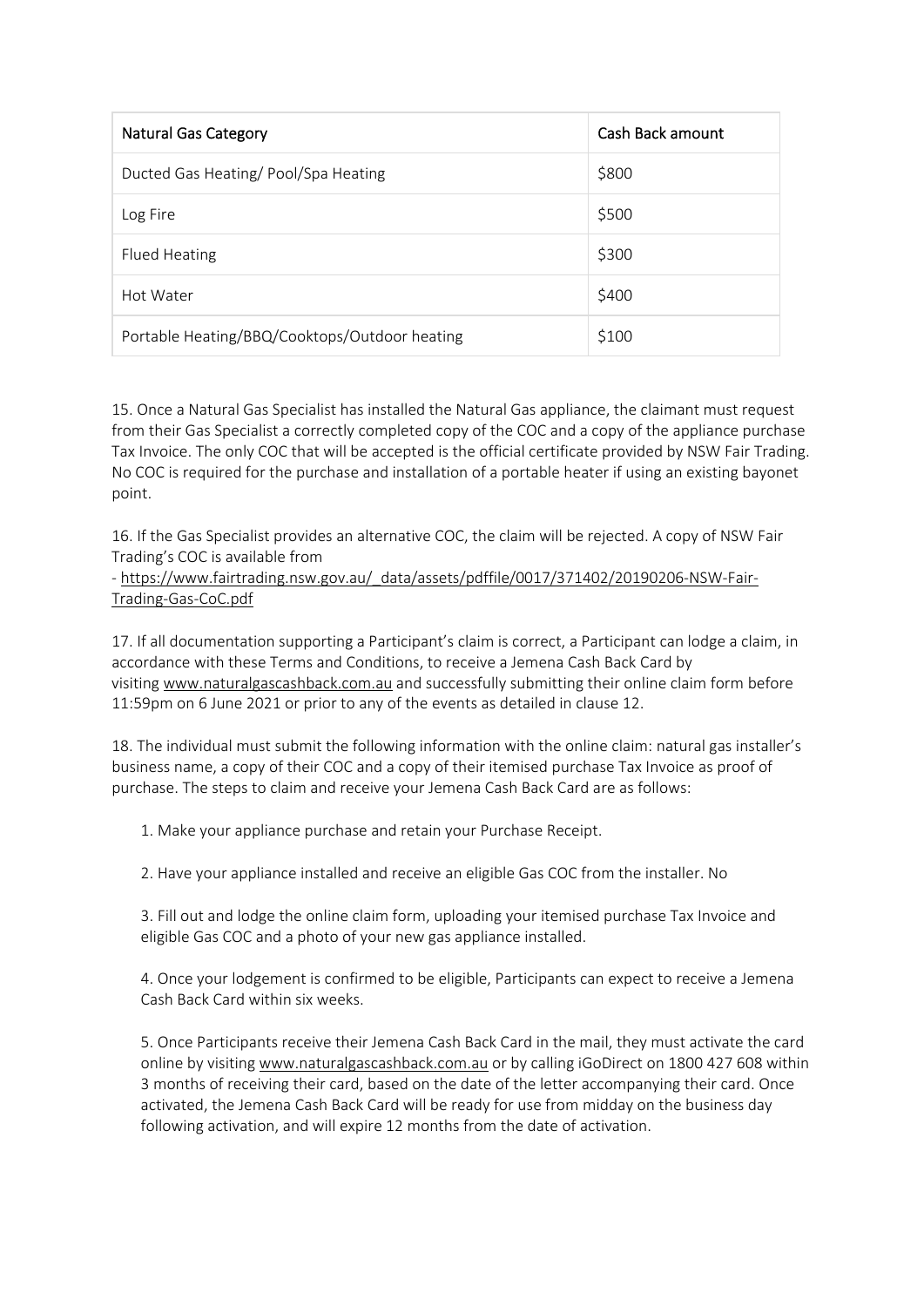6. Participants can then commence using their Jemena Cash Back Card at any payment terminal accepting VISA Australia wide.

19. By lodging a claim, you consent to the Promoter using, for an indefinite period, your details including your submitted photograph of the new natural gas appliance for marketing and promotional purposes, including on the Promoter's website and/or social media platforms.

20. The Promoter will endeavour to ensure that eligible customers who lodge valid claims receive their Jemena Cash Back Card within six weeks of lodgement of a valid claim.

21. Eligible purchases and installations must take place between 1 March 2021 and 31 May 2021 and the Participant must submit their completed online claim by 6 June 2021. Claim forms will not be accepted after 6 June 2021. This includes all re‐submissions or previously rejected claims.

22. Claims will be rejected on the basis that they do not meet the following requirements:

1. The claim does not meet the eligibility requirements specified in clause 4, 5, 7, 9 and / or 10 of these Terms and Conditions.

2. A copy of NSW Fair Trading's COC has not been provided (No COC is required for the purchase and installation of a portable heater if using an existing bayonet point).

3. A copy of Proof of Purchase has not been provided.

4. NSW Fair Trading's COC or Proof of Purchase is illegible.

5. NSW Fair Trading's COC or Proof of Purchase appears to be fraudulent. Original copies will be required in this instance.

6. Purchase and/or installation has occurred outside of the 2021 promotional period.

7. The Promoter concludes the Promotion early as detailed in clause 12.

23. If an appliance installation is outside of the promotional period as a direct result of a new residential gas connection being delayed by Jemena, the claim will be reviewed for consideration and may be honoured at the sole discretion of the Promoter.

24. The Jemena Cash Back Card will be posted to the installation address provided on the claim form. To the extent permitted by law, the Promoter takes no responsibility for cards not received. The Promoter will not be responsible or liable in any way to Participants for non‐activated Jemena Cash Back Cards or expired cards.

25. Customers will be disqualified from this Promotion if they fail to comply with any of the specified Terms and Conditions. By making a claim, all individuals agree to comply with these Terms and Conditions.

26. Queries, comments or disputes should be directed in the first instance to the card issuer, iGo Direct, at support@naturalgascashback.com.au or 1800 427 608.

27. The Promoter collects personal information in order to conduct the Promotion and may, for this purpose, disclose such information to third parties, including but not limited to agents, contractors,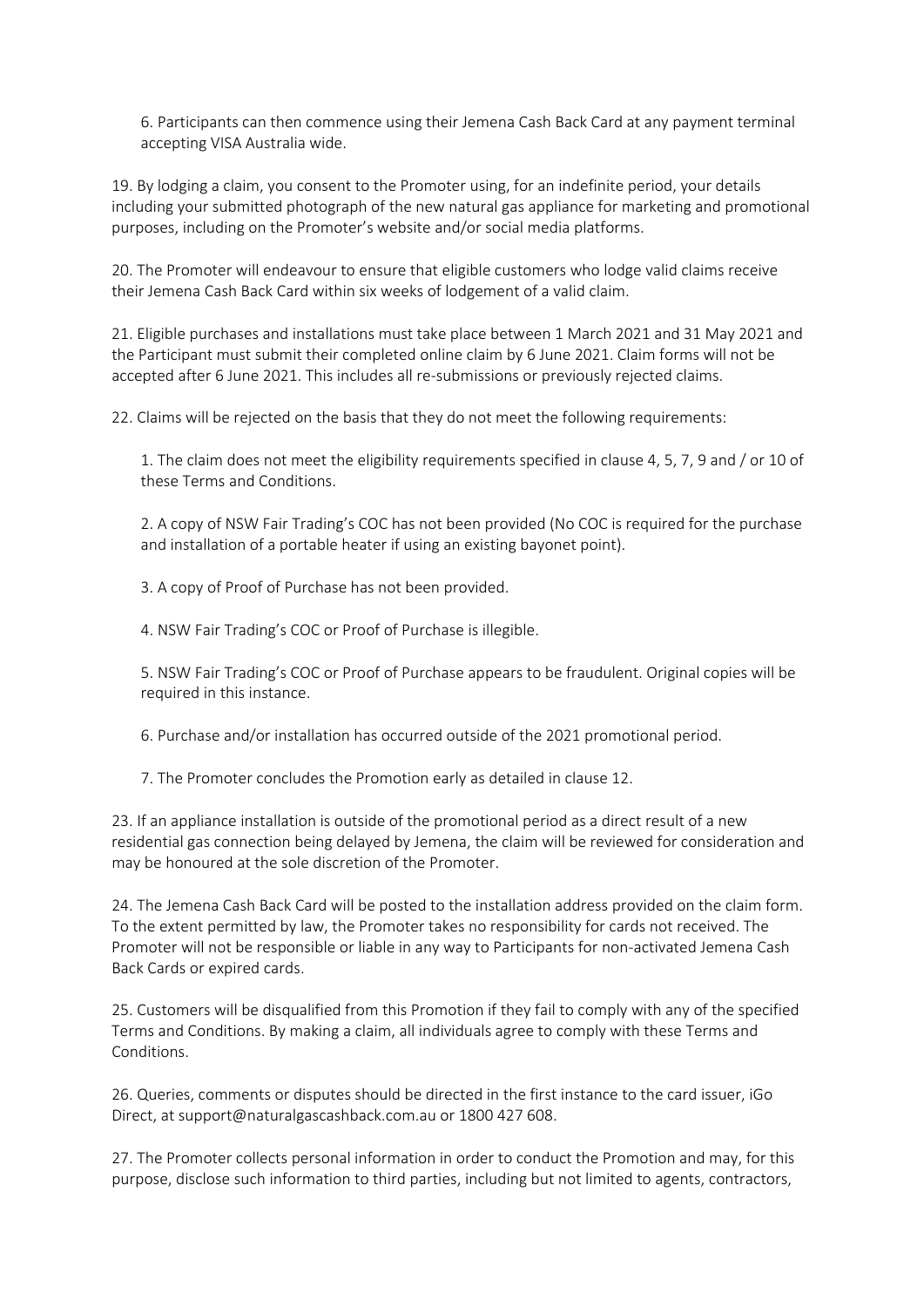service providers and reward suppliers. Claims are conditional on providing this information. By entering this Promotion, individuals consent to receiving information on Natural Gas retail offers for an indefinite period unless otherwise advised by them. The Promoter is bound by the Australian Privacy Principles in the Privacy Act 1988 (Cth). Individuals can opt out of receiving further information, and access and correct the personal information the Promoter holds about the individual by contacting the Promoter by email at privacyenquiries@jemena.com.au. The Promoter's full privacy policy can be viewed at www.jemena.com.au/about/privacy.aspx. All claims become the property of the Promoter upon receipt by the Promoter.

28. The VISA gift card (defined as Jemena Cash Back Card in these Terms and Conditions) is issued by iGoDirect and terms and conditions apply ‐ visit https://cashback.gonaturalgas.com.au/terms for details. The VISA card will be issued with an activation letter detailing that the card must be activated within 3 months from the date on the letter, that the card is valid for 12 months from the date of activation, and basic terms of use of the VISA card. It is each individual's responsibility to review the iGoDirect terms and conditions carefully. Acceptance of these Terms and Conditions is deemed to include acceptance of the iGoDirect terms and conditions.

29. The Promoter reserves the right, at any time, to verify the validity of claims and individuals (including an individual's identity, age and place of residence) and to disqualify any individual who submits a claim that is not in accordance with these Terms and Conditions or who tampers with the claim process. Errors and omissions may be accepted at the Promoter's discretion. Failure by the Promoter to enforce any of its rights at any stage does not constitute a waiver of those rights.

30. The Promoter's decision is final and no correspondence will be entered into.

31. If for any reason an individual does not take/redeem an offer (or an element of an offer) by the time stipulated by the Promoter, then the offer (or that element of the offer) will be forfeited. The Jemena Cash Back Card must be activated by the expiry date shown on the card and/or the accompanying wallet/letter. Cards will not be activated after their expiry date.

32. If any offer (or part of any offer) is unavailable, the Promoter, in its discretion, reserves the right to substitute the offer (or that part of the offer) with an offer to the equal value and/or specification.

33. Jemena Cash Back Cards, or any unused portion of a Jemena Cash Back Card, are not transferable or exchangeable (other than in accordance with the iGoDirect terms and conditions) and cannot be taken as cash.

34. If this promotion is interfered with in any way or is not capable of being conducted as anticipated by the Promoter due to any cause beyond the reasonable control of the Promoter, including but not limited to technical difficulties, unauthorised intervention or fraud, the Promoter reserves the right, in its sole discretion, to the fullest extent permitted by law to

- disqualify any individual; or
- modify, suspend, terminate or cancel the promotion, as the Promoter deems appropriate.

35. Any cost associated with accessing the promotional website is the individual's responsibility and is dependent on the internet service provider used.

36. Nothing in these Terms and Conditions limits, excludes or modifies or purports to limit, exclude or modify the statutory consumer guarantees as provided under the Competition and Consumer Act 2010 (Cth), as well as any other implied warranties under the ASIC Act 2001 (Cth) or similar consumer